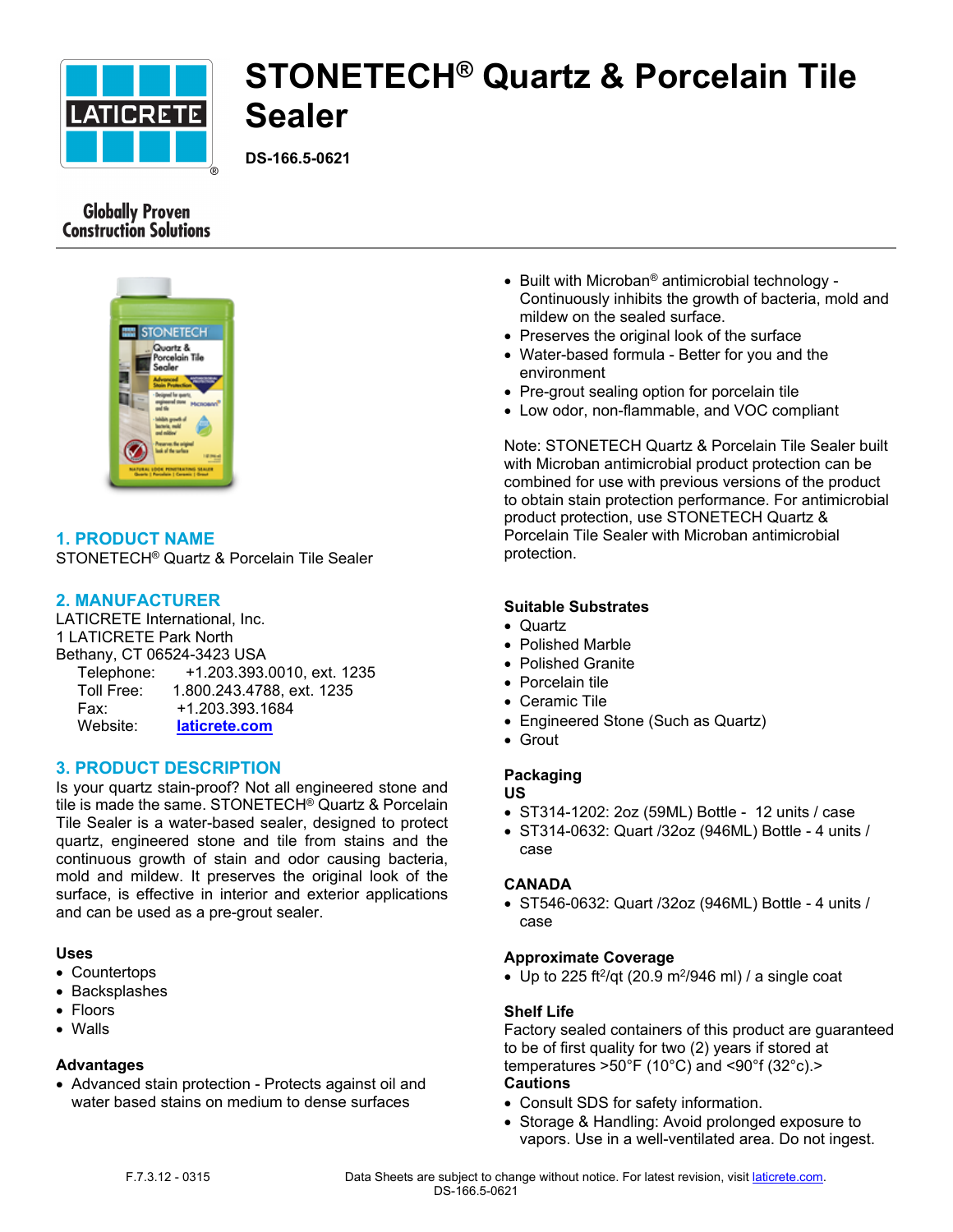Avoid contact with eyes and skin. KEEP OUT OF THE REACH OF CHILDREN. Do not freeze or store above 100°F (38°C). Do not mix with other chemicals. Do not release to natural waterways.

# **4. TECHNICAL DATA**





# **MICROBAN**

# **VOC/LEED Product Information**

<400 g/L (excluding water) for EPA purposes. 8 g/L (including water) Low Solids Coating

Specifications subject to change without notification. Results shown are typical but reflect test procedures used. Actual field performance will depend on installation methods and site conditions.

# **5. INSTALLATION**

# **Surface Preparation**

Read entire label before using. Use only as directed. Engineered stone may vary by manufacturer. Always test in a small inconspicuous area with a 24-hour cure time to determine ease of application and desired results. Allow new grout installations to cure for a minimum of 72 hours prior to application or use as a pregrout sealer on porous unglazed or honed porcelain tile to prevent potential grout staining. Make sure surface is clean and free of waxes and coatings. STONETECH® Quartz & Porcelain Tile Sealer may be applied to damp surfaces one hour after standing water has been removed. Surface temperature should be between 50°F– 80°F (10°C–27°C). Ensure that the area is wellventilated during application and until the surface is dry. Keep children and pets out of the area until treated surfaces is dry.

# **Application**

- 1. Ensure cap is closed and sealed, and shake well before use.
- 2. Mask off surfaces not intended to be treated.
- 3. Liberally apply an even coat of STONETECH Quartz & Porcelain Tile Sealer using a paint pad, roller, brush or low-pressure sprayer.
- 4. Allow sealer to penetrate the surface for 10– 15 minutes. During this time, keep the surface wet with sealer, adding more sealer as needed. DO NOT ALLOW SEALER TO COMPLETELY DRY ON THE SURFACE.
- 5. Thoroughly wipe dry the entire surface with clean absorbent towels.
- 6. A second coat may be needed for porous, absorbent surfaces. If a second coat is required, it should be applied within 30–40 minutes from the initial application as directed in steps 3–5.
- 7. Should a sealer residue appear, rewet the impacted section of the surface with sealer. Agitate the surface with a white nylon scrubbing pad to loosen residue and wipe dry with a clean, absorbent towel.
- 8. If used as a pre-grout sealer, wait 6-8 hours before grouting. A full cure is achieved in 24–72 hours. Use of the treated surface may resume in 6-8 hours. If use of the surface must resume sooner, cover the treated surface with red rosin paper to protect it until full cure is achieved.
- 9. Clean tools used during application with water.

# **Expected Wear**

- Up to 5 years on interior surfaces
- Up to 3 years on exterior surfaces
- For best results, reapply annually.

# **6. AVAILABILITY AND COST**

#### **Availability**

LATICRETE materials are available worldwide.

# **For Distributor Information, Call:**

 Toll Free: 1.800.243.4788 Telephone: +1.203.393.0010 For on-line distributor information, visit LATICRETE at **[laticrete.com](https://laticrete.com/)**

# **Cost**

Contact a LATICRETE Distributor in your area.

# **7. WARRANTY**

See 10. FILING SYSTEM:

# **8. MAINTENANCE**

Highly alkaline, acidic, ammoniated, abrasive cleaners are not necessary for daily maintenance and may also degrade the sealer, adversely affecting stain resistance. Engineered stone, tile and natural stone routine cleaning with neutral pH cleaners such as STONETECH Quartz & Tile Cleaner ready to use is recommended. Please note: Prior to using any cleaning material on a tile, stone, etc. installation, test a discrete area or scrap piece of tile to insure desired results. For additional information, please refer to the TDS 262 Stone and Tile Care Guide.